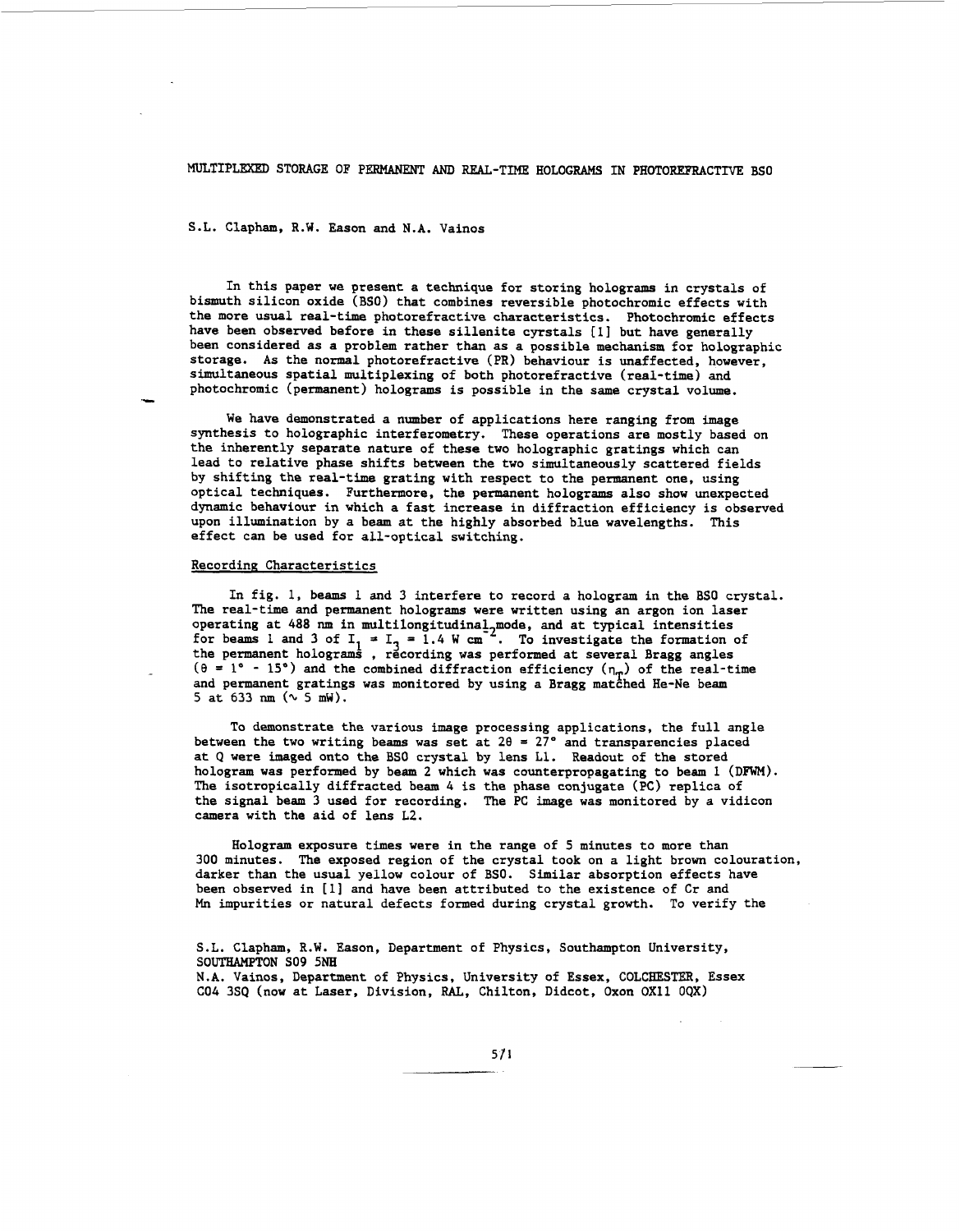**reversible nature of the permanent recording, the BSO crystal was indirectly heated in silicone oil. At 150°C all the photochromic discolouration was erased in a time of about 1 hour.** 

**Fig. 2 shows a typical recording of the temporal development of a permanent**  hologram for a Bragg angle of  $\theta = 1.25$ °. Curve (a) shows the total diffraction hologram for a Bragg angle of  $\theta = 1.25^{\circ}$ . Curve (a) shows the total diffraction efficiency,  $\eta_{\text{p}}$ , of the combination of permanent and real-time gratings recorded simultaneously in the same crystal volume. Curve (c) depicts the diffraction **efficiency of the permanent hologram alone, Curventificiency of the permanent hologram alone, n<sub>n</sub>. beams 1 and 3 at regular intervals and sampligg the permanent hologram for a period of** % *4* **sec.. A steady increase in the difference of diffraction efficiencies between permanent, (c), and permanent/real-time, (a), is observed. An unexpected effect is the increase of the diffraction efficiency of the permanent hologram upon illumination by only one of the writing beams at**  *488* **nm, curve (b). This diffraction efficiency increase is plotted in [fig. 3](#page-3-0) as a function** *25* **the intensity of the blue enhancing beam. only** % **2 mW** *cm*  efficiency,  $n_p$ . **This was achieved by blocking We observe that is enough to produce a six-fold increase in the diffraction** 

**Wavefront Reconstruction and Wavefront Interferometry** 

The reconstructed PC replica of an object (e.g. fig. 5(a)), or plain<br>Gaussian beam, may be expressed as E<sub>\_</sub>(x,y) =  $|A_n(x,y)|$  exp [i $\phi_n(x,y)$ ]. Si **the normal PR behaviour is unaffectea, a real-the grating can'be recorded in the same crystal volume with the same or a different object placed at**  Q. The real-time PC is of the form  $E_{r+}(x,y) = |A_{r+}(x,y)| \exp[i\phi_{r+}(x,y)].$ The significant feature of this scheme<sup>t</sup>is that the readout beam 2 is simul**taneously scattered off two distinct gratings, having identical carrier grating wavevectors, with comparable diffraction efficiencies. The interference of these two waves leads to an intensity pattern: Since** 

$$
I_{OUT} \sim |A_p|^2 + |A_{rt}|^2 + 2|A_p| |A_{rt}| \cos(\phi_p - \phi_{rt})
$$

**As an example of this, using two Gaussian beams of different divergence for the permanent and real-time recording respectively, Fresnel-type zone plate patterns were obtained, [fig.](#page-3-0)** *4.* **This scheme can be used in optical testing applications where not only do we have real-time wavefront interferometry but also all the advantages of phase conjugate optical imaging.** 

#### **Image Synthesis and Logic Operations**

-

**It is likely that a n/2 phase shift occurs between the PR and the permanent hologram since the latter corresponds to an absorption grating unshifted with respect to the intensity interference pattern, while, in the**  diffusion only regime applicable for BSO, a  $\pi/2$  phase shift exists for the **PR grating. The PR grating can be shifted in real-time with respect to the permanent one, for example optically, by externally imposing phase shifts on one of the writing beams. The two gratings may also be shifted by different amounts by applying an electric field on the crystal. Thus, by controlling the relative phase between the two gratings, image synthesis operations such as addition or subtraction can be achieved.** 

**[Fig.](#page-3-0) [5](#page-3-0) shows the results of several operations achieved. Fig. 5(a) shows the reconstructed PC of an object (part of a test chart) obtained by permanent recording and Fig. 5(b) shows the real-time PC's of other objects used. The operations of coherent addition (Fig. 5(c)) and image subtraction (Fig. 5(d)) between these images is also demonstrated. Similarly, in the digital case, the logic operations of exclusive** - **OR (XOR) and OR can be achieved. Another**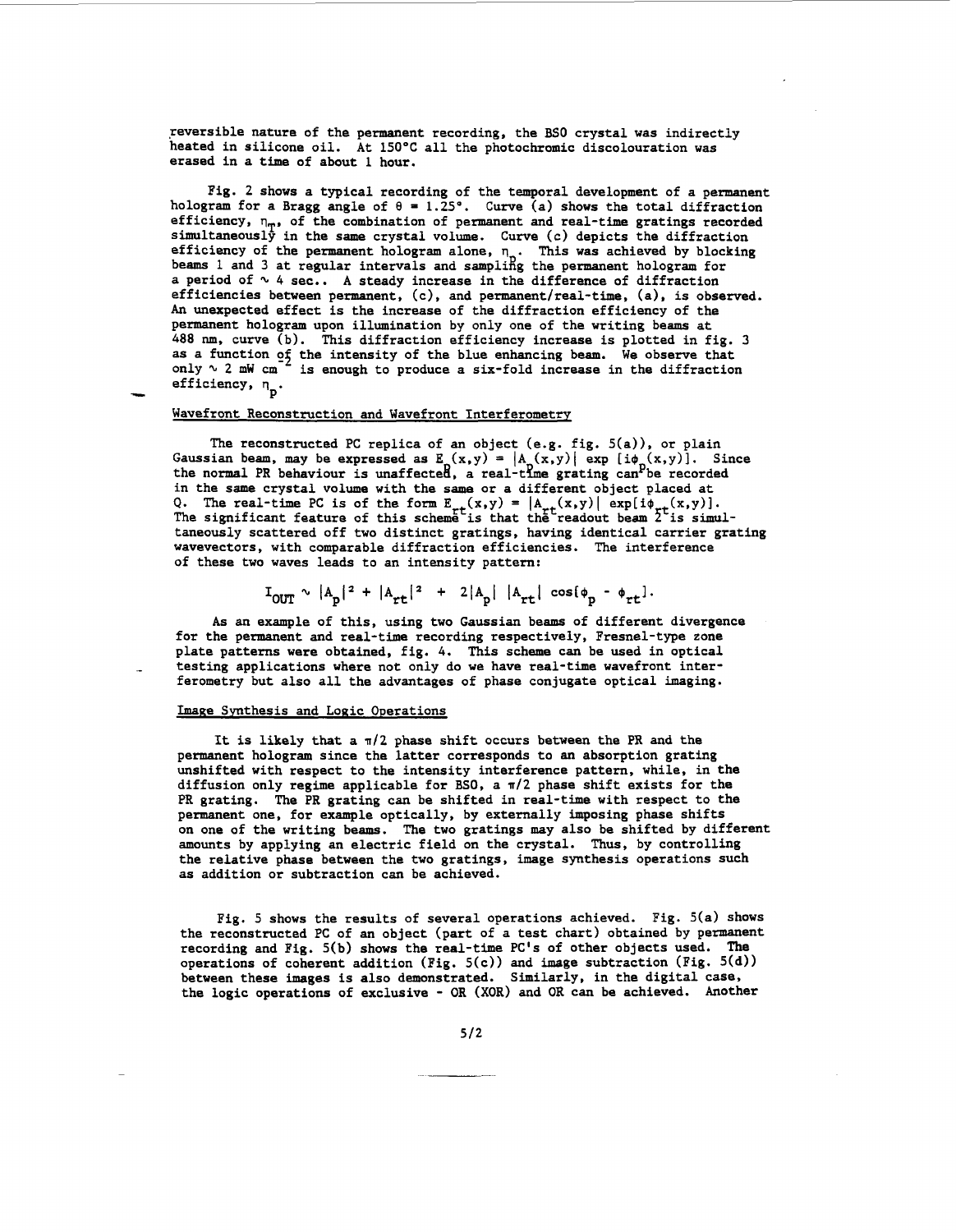possible operation using this scheme is two-dimensional differentiation.

## Optical Switching

The diffraction efficiency enhancement effect upon illumination of the permanent hologram by an additional beam at 488 nm can be utilized in optical switching/modulation applications. The process has a very fast intensity dependent response time in the millisecond time scale. The insert of Fig. 3 shows a typical oscilloscope trace of the diffracted He-Ne beam modulated by a  $\sim$  100 mW beam at 488 nm. The two states for blue beam ON and OFF are identified.

## Conclusions

The recording of permanent absorption holographic gratings due to photochromic effects does not appear to affect (generally) the usual underlying - photorefractive behaviour. The multiplexing of permanent and real-time holograms within the same crystal volume has revealed a number of applications in image synthesis, interferometry, optical logic and switching. The origin of the effects observed is not well understood and we are currently investigating the various mechanisms responsible.

#### References

- 1. WARDZYNSKI, W., LUKASIEWICZ, T., ZMIJA, J.: "Reversible photochromic effects in doped single crystals of bismuth germanium  $(\mathtt{Bi}_{12}$ Ge $0_{21}$ bismuth silicon (Bi<sub>12</sub>SiO<sub>20</sub>) oxide", Opt. Commun., Vol. 30;<sup>2</sup>p.203, 1979. ) and
- 2. VAINOS, N.A., CLAPHAM, S.L., **EASON,** R.W.: "Multiplexed permanent and real-time holographic recording in photorefractive **BSO",** Appl. Opt. (submitted August 1988).
- 3. VAINOS, N.A., CLAPHAM, **S.L., EASON,** R.W.: "Applications of multiplexed real-time and permanent holographic recording in photorefractive **BSO",**  Appl. Opt. (submitted August 1988).